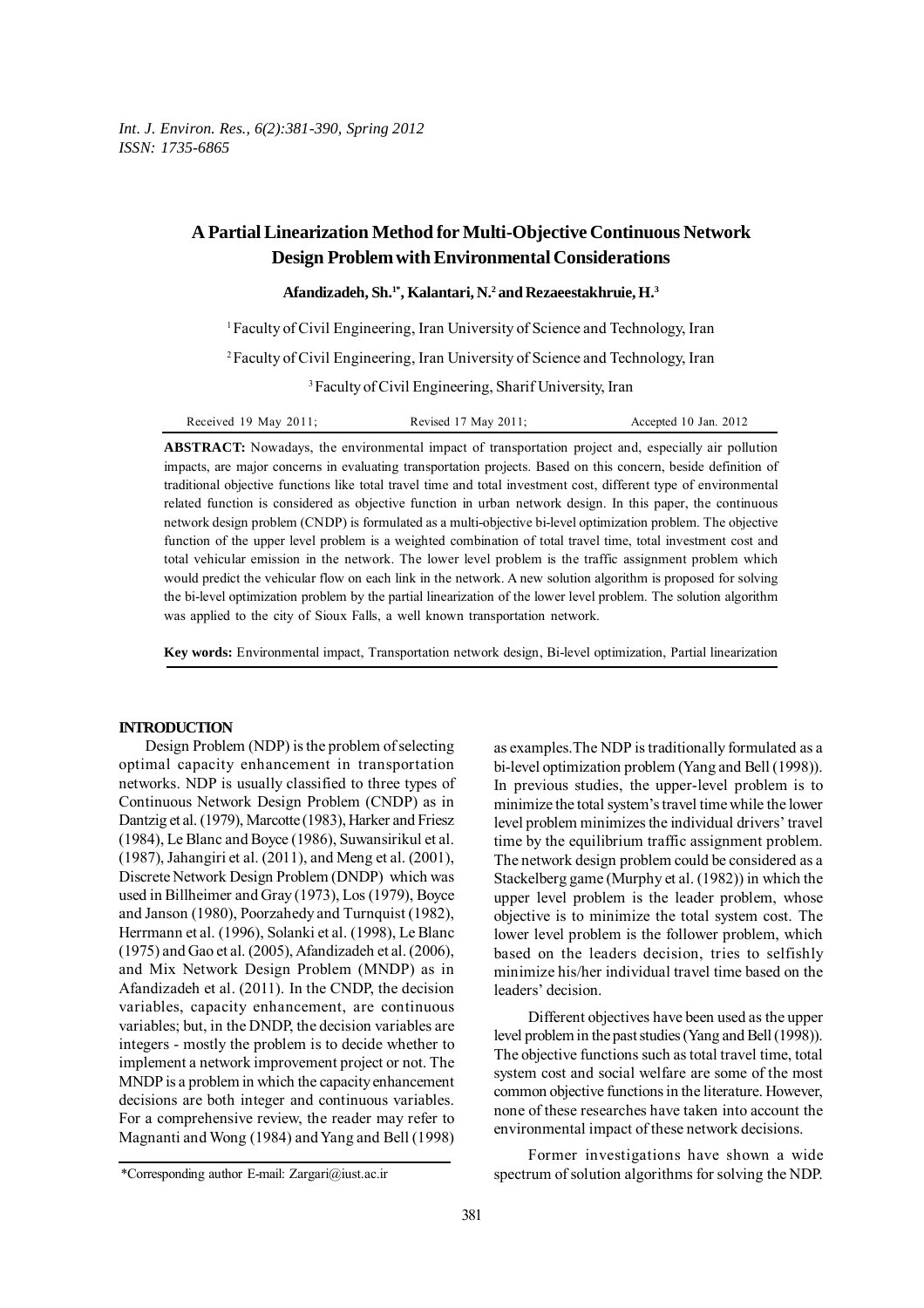Dantzig et al. (1979) used the system optimal flow instead of user equilibrium flow in order to expedite the solution of NDP. Neglecting the congestion effect on travel time was another method used by Boyce et al. (1973) and Holmberg and Hellstrand (1998). Expediting the solution procedure through the aggregation of the network by link and node abstraction or extraction was another method that was proposed in Haghani and Daskin (1983). Yang and Bell (1998) facilitated the design procedure using an intrinsic approach which defined a new design problem lacking the complexity of NDP. Heuristic and metaheuristic methods were also used in many previous studies (Poorzahedy and Turnquist, (1982); Chen and Sul Alfa (1991); Yin ( 2000); Friesz et al. (1992); Lee and Yang, (1994); Cantarella et al. (2002) and Poorzahedy and Abulghasemi ( 2005)).

In this paper, the bi-level optimization problem is converted into a problem with a linear lower level problem in which its gradient could be easily calculated and thus the sub-gradient of the upper level problem could be determined. Meanwhile, by considering the effect of network decisions on air pollution, a new aspect of transportation network design was taken into account.

This paper is organized as follows: in the second section, the Multi-objective bi-level Continuous Network Design Problem (MCNDP) is formulated. Section three presents the proposed solution algorithm for the MCNDP. In Section four, the presented method is applied to the network in the city of Sioux Falls. Finally, conclusions and future works are presented in Section five.

#### **MATERIALS & METHODS**

As mentioned previously, the continuous network design problem could be formulated as an optimization problem. It is assumed that  $G(N, A)$  is a directed graph where N is the set of nodes and A is the set of all links in the graph G. The set A could be partitioned into two subsets, namely  $A_b$  and  $A_p$ , the latter of which is the set of all links in the basic network and the former is the set of candidate links for capacity expansion. The demand set of the network G is defined as the set of triplets  $(r,s,q^{\text{rs}})$  so that, r is the origin node and  $r \in N$ , *s* is the destination node and  $s \in N$ , and  $q^{rs}$ is the demand between r and s. Then, by defining C as the vector of link capacities and f as the vector of path flows, the network design problem could be formulated as in Eq.  $(1)$ :

$$
[C^*, f^*] = Arg_{C \in \Delta} \min Z(C, f^*(C))
$$
  
(1) 
$$
\begin{cases} O_{a,p} = a \ 0, \ 1 \text{ binary with } a \neq p \end{cases}
$$
  
is on path  $p \in P^{rs}$ ,

Subject to:

$$
f^* = \text{Arg}_{f \in \Omega} \min g(C)
$$

Where  $C^*$  is the vector of optimal capacities and  $f^*$ is the vector of optimal path flow on the network.  $\Lambda$ and  $\Omega$  are the feasible solution sets for capacity and path flow, respectively. The problem is to find the optimal capacity expansion and traffic flow subjected to the user equilibrium traffic assignment constraint which is, in turn, a function of capacity. As could be seen, this problem is an NP-Hard bi-level optimization problem.

More specifically, the problem could be formulated as in Eq. (2):

$$
\min_{C} Z_T \tag{2}
$$

$$
\min_{C} Z_C
$$

 $\min_C Z_E$ 

Subject to:

$$
c_a^b \le c_a \le c_{\max} \qquad \forall a \in A_p
$$
  

$$
\min_X \sum_{a \in A} \int_0^{x_a} t_a(c_a^*, w) dw
$$

Subject to:

$$
\sum_{p \in P^{rs}} f_p^{rs} = q^{rs} \qquad \forall rs \in W
$$

$$
x_a = \sum_{rs \in W} \sum_{p \in P^s} f_p^{rs} * \delta_{a,p}^{rs}
$$

In the above equation:

 $c<sub>a</sub>$  = the capacity of link  $a \in A<sub>n</sub>$ ,  $c_{\text{max}}$  = the maximum capacity of each link,  $c_a^*$ ,  $c_a^b$  = the optimal and basic capacity of link,  $f_{p}^{rs}$  = flow on path  $p \in P^{rs}$  between demand set  $(r, s, q^{rs}),$ 

 $W =$  the set of origin destination pair  $(r,s)$ ,  $\delta_{a,p}^{rs} = a \, 0, 1$  binary variable indicating whether link a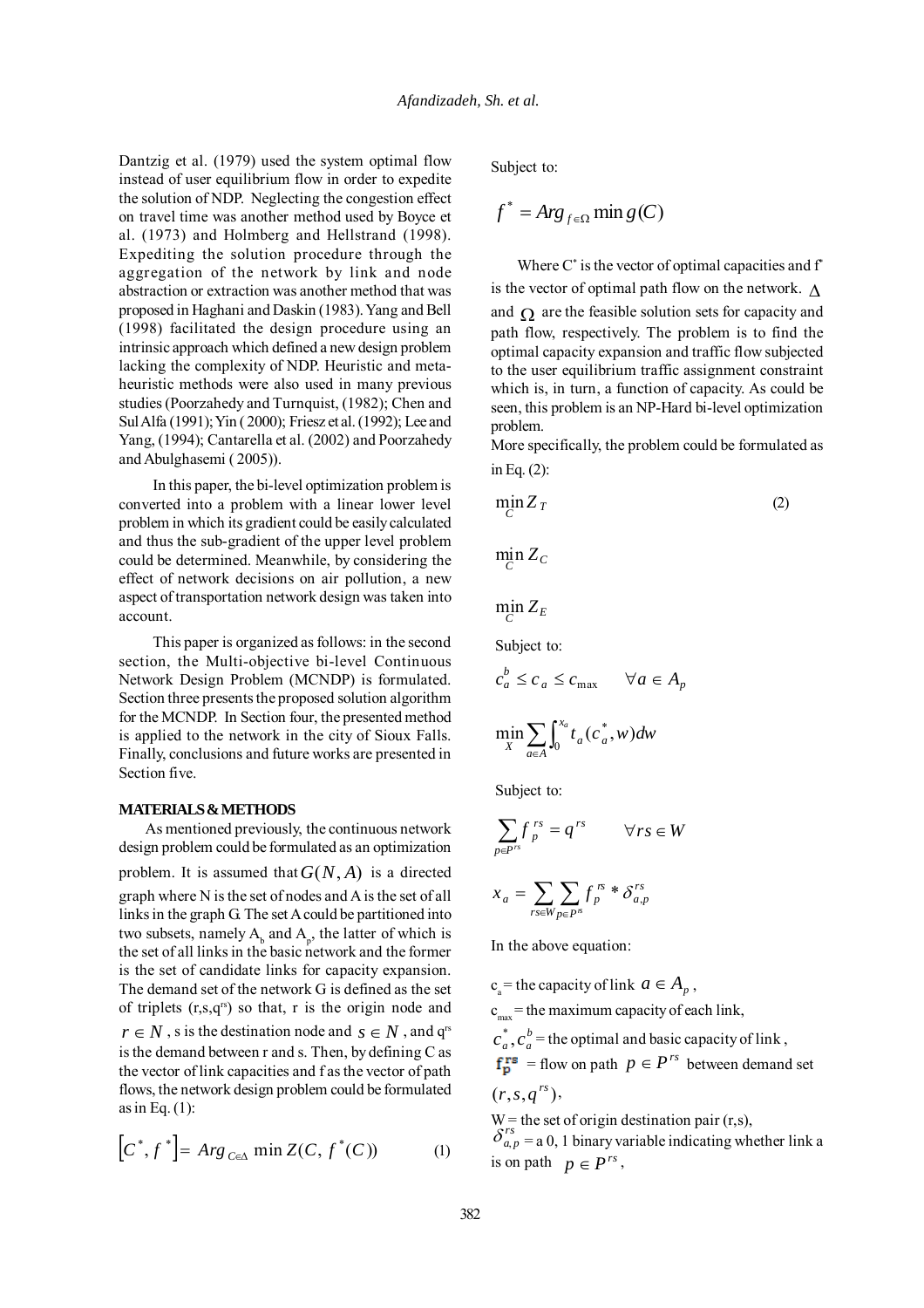$P^{rs}$  the set of paths connecting the origin destination pair (r,s),

 $Z<sub>r</sub>$  = the total travel time objective function,  $Z_c$  = the total construction cost objective function,  $Z<sub>E</sub>$  = the environmental impact objective function,  $t_a$  = the travel time of link a, and

 $x =$  the flow on link a.

As could be seen, this problem is a nonlinear multi-objective problem. In this paper, the problem was converted into a single objective optimization problem using a utility function, as in Eq. (3):

$$
U = \frac{Z - Z_{\text{min}}}{Z_{\text{max}} - Z_{\text{min}}}
$$
 (3)

Where  $Z_{\text{max}}$ ,  $Z_{\text{min}}$  are the maximum and minimum values of a single objective problem with objective Z, respectively. Thus, the upper level objective function of problem (2) could be written as equation (4):

$$
\min_{C} W_T * \frac{Z_T - Z_{T\min}}{Z_{T\max} - Z_{T\min}} +
$$
\n(4)

$$
W_C * \frac{Z_C - Z_{Cmin}}{Z_{Cmax} - Z_{Cmin}} +
$$
  

$$
W_E * \frac{Z_E - Z_{Emin}}{Z_{Emax} - Z_{Emin}}
$$

Where:

 $(W_r, W_r, W_F)$  = the set of weight factors which indicate the level of importance of each objective. Thus, problem (2) could be rewritten as (5).

$$
\min_{C} W_T * \frac{Z_T - Z_{T\min}}{Z_{T\max} - Z_{T\min}} +
$$
\n(5)

$$
W_C * \frac{Z_C - Z_{Cmin}}{Z_{Cmax} - Z_{Cmin}} +
$$

$$
W_E * \frac{Z_E - Z_{E\min}}{Z_{E\max} - Z_{E\min}}
$$

Subject to:

$$
Z_T = \sum_{a \in A} x_a * t_a (c_a, x_a)
$$

$$
Z_C = \sum_{a \in A} e_a * l_a * (c_a - c_a^b)^2
$$
  
\n
$$
Z_E = \sum_{a \in A} (\alpha_0 + \alpha_1 * v_a + \alpha_2 * v_a^2 + \alpha_3 * v_a^3) * x_a * l_a
$$
  
\n
$$
c_a^b \le c_a \le c_{\text{max}}
$$
  
\n
$$
\forall a \in A_p
$$

$$
\min_{X} \sum_{a \in A} \int_0^{x_a} t_a(c_a^*, w) dw
$$

$$
\sum_{p \in P^{rs}} f_p^{rs} = q^{rs} \qquad \forall rs \in W
$$
  
Subject to:  

$$
x_a = \sum_{rs \in W} f_p^{rs} * \delta_{a,p}^{rs}
$$

The only new variables used in the model were:  $e<sub>a</sub>$  = unit cost of link capacity enhancement,

 $l_a$  = the length of link a,

 $v =$  travel speed on link a,

 $\alpha_0$ ,  $\alpha_1$ ,  $\alpha_2$ ,  $\alpha_3$  = the parameters set of the emission function for each link, and

 $X =$  the vector of link flows.

It is worth mentioning that the proposed objective function is dimensionless. This property of the objective function made the comparison between different components of the objective function possible. In the proposed problem, any model could be used for formulating the vehicular emission. The model used in problem (5) for vehicular emission was the one used in the VISUM software.

#### **SOLUTION ALGORITHEM**

In this paper, the solution algorithm proposed for the bi-level optimization problem consisted of two major steps; determining and forming the objective function and solving the single objective bi-level problem. In order to solve the bi-level optimization problem introduced in Eq. (5), a linear approximation of the lower level was used. The sensitivity information of the linear lower level problem was used as the subgradient of the upper one or the master problem in this paper.

As could be seen in Eq. (5), in order to compute the objective function, the minimum and maximum values of different components of the objective function were needed. This information could be determined as follows:

•  $Z_{Tmin}$ : could be computed by fully implementing all the projects. This is the network with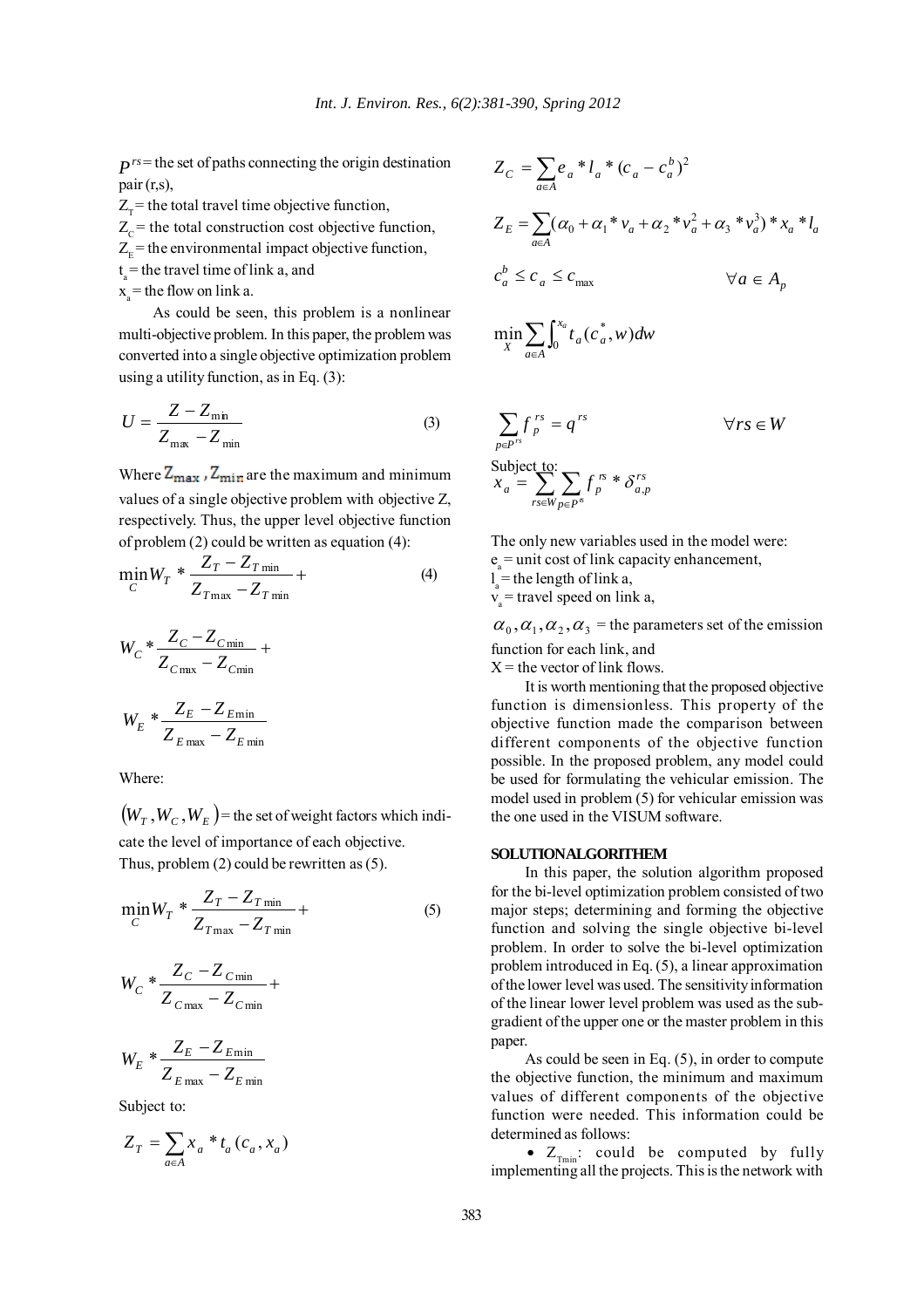the maximum capacity. It should be kept in mind that, in the case of the occurrence of Brasses paradox, this might not be necessarily true and the optimization problem minimizing the total travel time needs to be solved.

•  $Z_{\text{max}}$ : could be assumed to be the current total travel time of the network without any capacity expansion.

•  $Z_{\text{Cmin}}$ : The minimum amount of network construction cost is zero

•  $Z_{\text{Cmax}}$ : The maximum construction cost of the network is simply equal to the maximum budget needed for constructing all the network projects.

•  $Z_{\text{Emin}}$ ,  $Z_{\text{Emax}}$ : should be computed by optimizing the problem with only environmental objective function.

To solve problem (5), the problem was converted to a Linear Bi-Level (LBL) optimization problem in which the objective functions of both upper and lower level problems were similar. This property was used in the sub-gradient method presented in this paper for solving the equivalent Linearized Network Design Problem (LNDP).

The objective function of the UE assignment model can be noted  $\psi$ ; thus,  $\psi = \sum \int_{a}^{b} t_a(c_a, w) dw$  The can be noted  $\psi$ ; thus,  $\psi = \sum_{a \in A} \int_0^{x_a} t_a (c_a^*, w) dw$  The first order Taylor approximation of  $\psi$  in the k<sup>th</sup> iteration  $a \in A$ x  $\boldsymbol{0}$ \* a  $\int_a^a t_a(c_a^*, w) dw$ 

 $(\psi^k)$  was given as in (6):

$$
\Psi^{k} = \Psi^{k-1} + \nabla \Psi^{k-1} * (x^{k-1} - x^{k})
$$
\n(6)

Thus, the objective function of the lower level problem could be written as in (7):

$$
\min_{X} \Psi^{k} = \min_{X} \left[ \Psi^{k-1} + \nabla \Psi^{k-1} * (x^{k-1} - x^{k}) \right] \tag{7}
$$

Subtracting the fix terms from the minimization yields (8):

$$
\min_{X} \Psi^k = \min_{X} \nabla \Psi^{k-1} * x^k \tag{8}
$$

By substitution:

$$
\min_{X} \Psi^k = \min_{X} \sum_{a \in A} t_a^{k-1} * x_a^k \tag{9}
$$

This was similar to the upper level travel time  $(Z<sub>r</sub>)$ 

objective function. The term *a a c t* ∂ ∂ could be easily

calculated by assuming  $\frac{\partial x_a}{\partial c_a} = 0$ ∂ *a a c x* . This assumption is not a very restricting one as, in the linearized equilibrium

sub-model, changes in the capacities are small in each iteration and capacity expansion makes the shortest path between each origin-destination pair even more attractive. Thus, assuming that flow does not change with the change in capacity, in each iteration of the algorithm, only has a negligible effect.

The sensitivity information of the linearized lower level problem given in (6) could be easily calculated as:

$$
\frac{\partial Z_T^k}{\partial c_a} = \frac{\partial \sum_{a \in A} x_a^k * t_a^{k-1} (c_a, x_a)}{\partial c_a} \tag{10}
$$

An important issue about Eq. (10) is that  $Z_T^k$  is not smooth; thus, the derivative given by the sensitivity analysis is only one of its sub-gradients, especially when  $\Psi^{\mathbf{k}}$  is degenerate. Based on the methodology described in this section, the steps of the solution algorithm could be given as follows:

**Step 0- Initiation:** set the convergence parameter  $\boldsymbol{\epsilon}$ 

and Set k=1; define the set  $A_{p}$  of candidate links. **Step 1- All or nothing assignment:** perform an all or nothing assignment based on  $T^k = \{ t_a(x_a^{k-1}, c_a^{k-1}) \}$ *k*  $T^k = \{ t_a(x_a^{k-1}, c_a) \}$ 

 $\forall a \in A$ , the vector of link travel times at iteration k.

$$
\min_{YX} \sum_{a \in A} t_a (x_a^{k-1}, c_a^{k-1})^* y x_a^k \tag{11}
$$

Subject to:

$$
\sum_{p \in P^{rs}} g_p^{rs} = q^{rs} \qquad \forall rs \in W
$$

$$
yx_a^k = \sum_{rs \in W_{p \in P^r}} \sum_{p \in P^s} g_p^{rs} * \delta_{a,p}^{rs} \qquad \forall a \in A
$$

In the above equation:

 $yx_a^k$  = the auxiliary link flow on link a at iteration k,  $YX =$  the set of auxiliary link flows, and

 $g_p^{rs}$  = is the auxiliary path flow on path p between the origin-destination set r and s.

**Step 2- Direction finding:** Compute the derivative based on Eq. (9) and find the optimal solution of problem (13).

In the above equation:

 $\chi c_a^k$  = is the auxiliary capacity of link a, and

 $YC =$  the set of auxiliary link capacities.

**Step 3- Line search for the equilibrium assignment:** perform the ordinary line search to the exact UE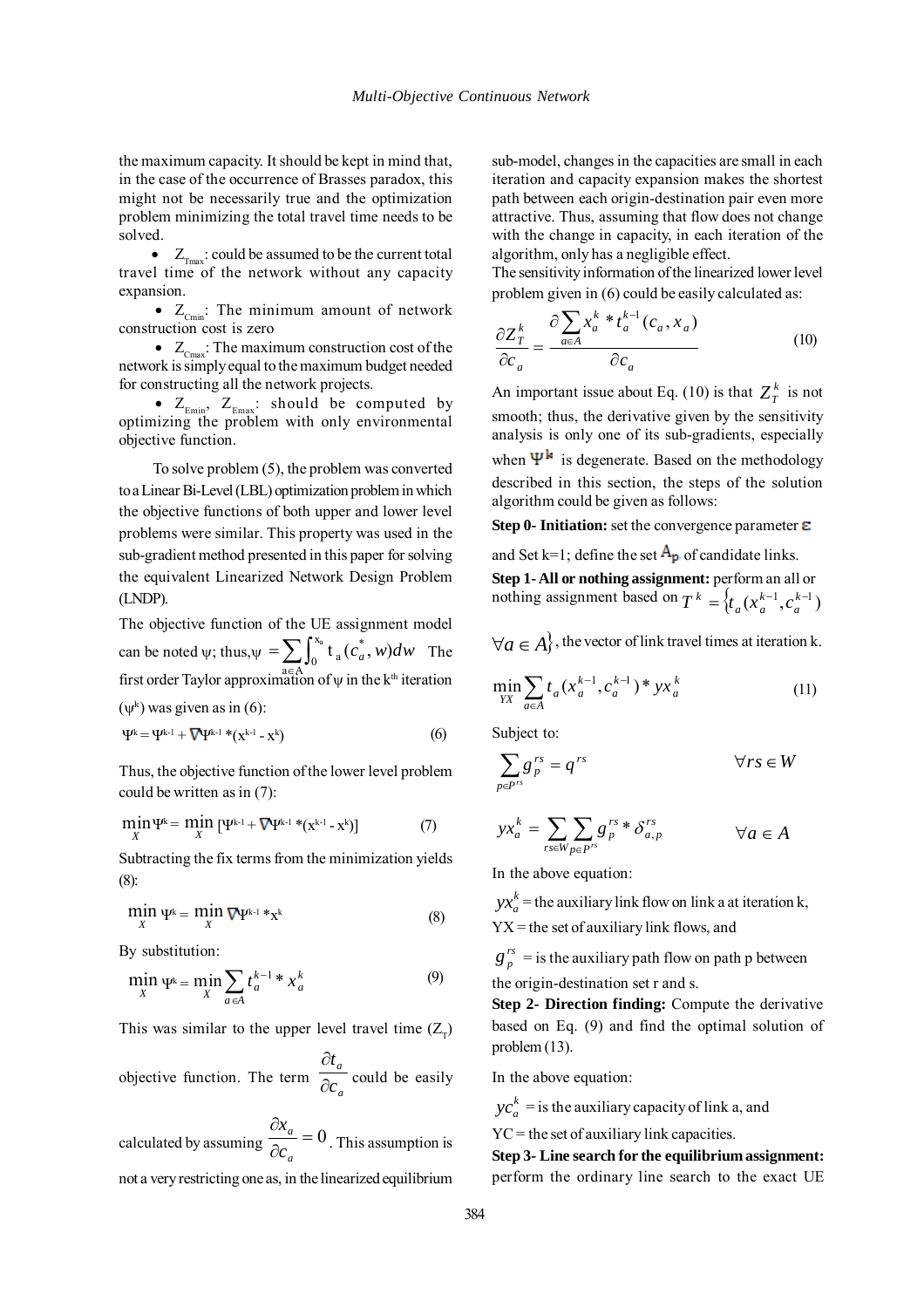assignment as in the frank-wolf algorithm by solving problem (12).

$$
\min_{\gamma} \sum_{a \in A} \int_0^{x_a^{k-1} + \gamma^*(yx_a^k - x_a^{k-1})} t_a(c_a^{k-1}, w) dw \tag{12}
$$

Subject to:

$$
0 \le \gamma \le 1
$$
  
Set  $x_a^k = x_a^{k-1} + \gamma^* (yx_a^k - x_a^{k-1})$  and go to step 4.

**Step 4- Line search for the upper level NDP:** in order to find the optimal step size of the upper level problem, the following one-dimensional line search problem should be computed by solving problem (14).

Set 
$$
c_a^k := c_a^{k-1} + \beta * (yc_a^k - c_a^{k-1})
$$
 and go to step 5.

**Step 5- Check for convergence:** if convergence reaches, stop; otherwise, update the travel time and go to Step 1.

## **RESULTS & DISCUSSIONS**

The test network in this study was the Sioux Falls, North Dakota, network, given in Fig. 1 which was first used by LeBlanc. It consisted of 24 nodes and 76 links. 10 links were selected for capacity enhancement, namely, links 16, 17, 19, 20, 25, 26, 29, 39, 48 and 74 in Fig. 1. The maximum capacity enhancement on each link was assumed to be 25 units.

Different combinations of the weight factor were used in order to study the effect of different policies and strategies on the outcome of the proposed model. The travel time function used in this paper was the BPR function as given in Eq. (15):

$$
(13)
$$

$$
\min_{YC} \left( \frac{W_T}{Z_{T \max} - Z_{T \min}} \right)^* \sum_{a \in A} \left( x_a^{k-1} * \frac{\partial t_a (x_a^{k-1}, c_a^{k-1})}{\partial c_a} * y_c_a^k \right) +
$$
\n
$$
\left( \frac{W_C}{Z_{C \max} - Z_{C \min}} \right)^* \sum_{a \in A} \left( 2e_a * l_a * (c_a^{k-1} - c_a^b) * y_c^k \right) +
$$
\n
$$
\left( \frac{W_E}{Z_{E \max} - Z_{E \min}} \right)^* \sum_{a \in A} \left( \left( \alpha_1 * \frac{\partial t_a (x_a^{k-1}, c_a^{k-1})}{l_a * \partial c_a} + 2\alpha_2 * v_a * \frac{\partial t_a (x_a^{k-1}, c_a^{k-1})}{l_a * \partial c_a} + \frac{\partial t_a (x_a^{k-1}, c_a^{k-1})}{l_a * \partial c_a} \right) * y_c^k \right) + l_a * x_a^{k-1}
$$

 $-1 \le k-$ 

*k*

*k*

Subject to:

$$
c_a^b \le y c_a^k \le c_{\max} \qquad \forall a \in A_p
$$

$$
\min_{\beta} \left( \frac{W_T}{Z_{T_{\text{max}}} - Z_{T_{\text{min}}}} \right) * \sum_{a \in A} x_a^k * t_a(x_a^k, \beta) +
$$
\n
$$
\left( \frac{W_C}{Z_{C_{\text{max}}} - Z_{C_{\text{min}}}} \right) * \sum_{a \in A} e_a * l_a * \left( (c_a^{k-1} + \beta * (y c_a^k - c_a^{k-1})) - c_a^b \right)^2 +
$$
\n
$$
\left( \frac{W_E}{Z_{E_{\text{max}}} - Z_{E_{\text{min}}}} \right) * \sum_{a \in A} \alpha_1 * v_a(x_a^k, (c_a^{k-1} + \beta * (y c_a^k - c_a^{k-1}))) + \alpha_2 * v_a^2(x_a^k, (c_a^{k-1} + \beta * (y c_a^k - c_a^{k-1}))) + \alpha_3 * v_a^3(x_a^k, (c_a^{k-1} + \beta * (y c_a^k - c_a^{k-1}))) * l_a * x_a^k
$$
\n
$$
\text{Subject to:}
$$
\n
$$
0 \le \beta \le 1
$$
\n(14)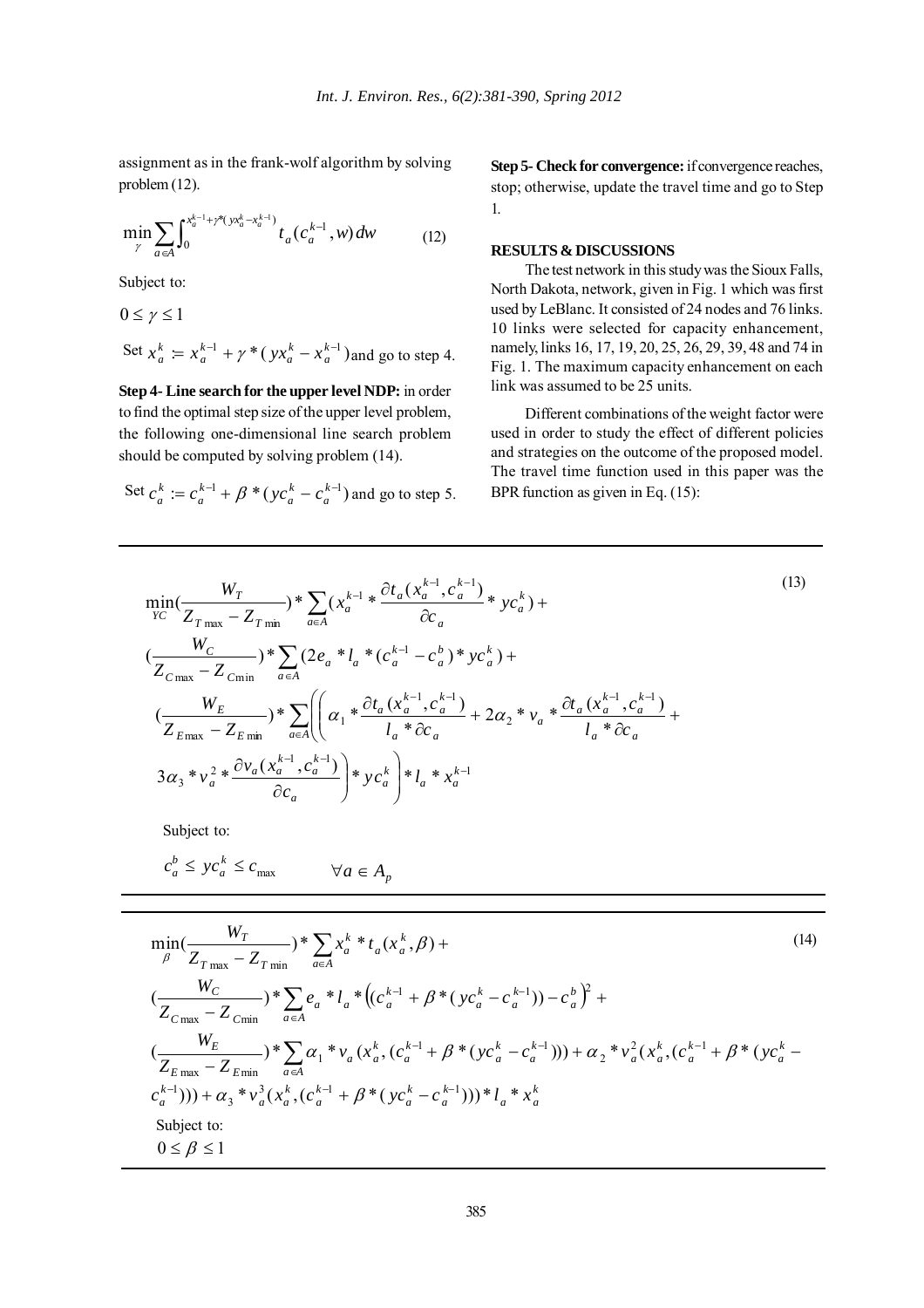$$
t_a = t_{0a} * \left( 1 + \theta * \left( \frac{x_a}{c_a} \right)^{\mu} \right)
$$
 (15)

For each link a in the network:

 $t_{\text{I}}$  = link travel time,

 $x_a$  = link flow,

 $c_a$  = capacity on link a,

 $t_{0a}$  = free flow travel time on link a, and

 $\theta$ ,  $\mu$  = parameters for calibration (usually set equal to 0.15 and 4 respectively).

In this problem,  $e_a$  was set to 0.001 and the unit cost of expansions is given in Table 1.

**Table 1. Unit cost of expansion on links**

| No. | Link      | Cost |
|-----|-----------|------|
|     | 16 and 19 | 650  |
|     | 17 and 20 | 1000 |
| 3   | 25 and 26 | 625  |
|     | 29 and 48 | 1200 |
|     | 39 and 74 | 850  |

As mentioned previously, the emission function used in this study was the function used in the VISUM software. It is worth mentioning that the proposed methodology was not sensitive to the function used for evaluating emission. The parameters used in this example network were as follows:

$$
\alpha_{0} = 16.425
$$

 $\alpha_1 = -0.38357$ 

 $\alpha_{2} = 0.0028706$ 

 $\alpha$ <sub>3</sub> = -0.0000045425

The first step towards the solution of the problem was to compute the minimum and maximum for each single objective problem. The results are given in Table 2.

**Table 2. Maximum and minimum of each single level problem**

| O bjective                        | Minimum<br>valu e | Maximum<br>value | Difference |
|-----------------------------------|-------------------|------------------|------------|
| $\mathcal{L}_{\textrm{\tiny T}}$  | 78.546            | 113.626          | 0.308732   |
| $Z_c$                             |                   | 4325             |            |
| $\mathcal{L}_{\textrm{\tiny{E}}}$ | 8945.511          | 9634.161         | 0.07148    |



**Fig. 1. The Sioux Falls network**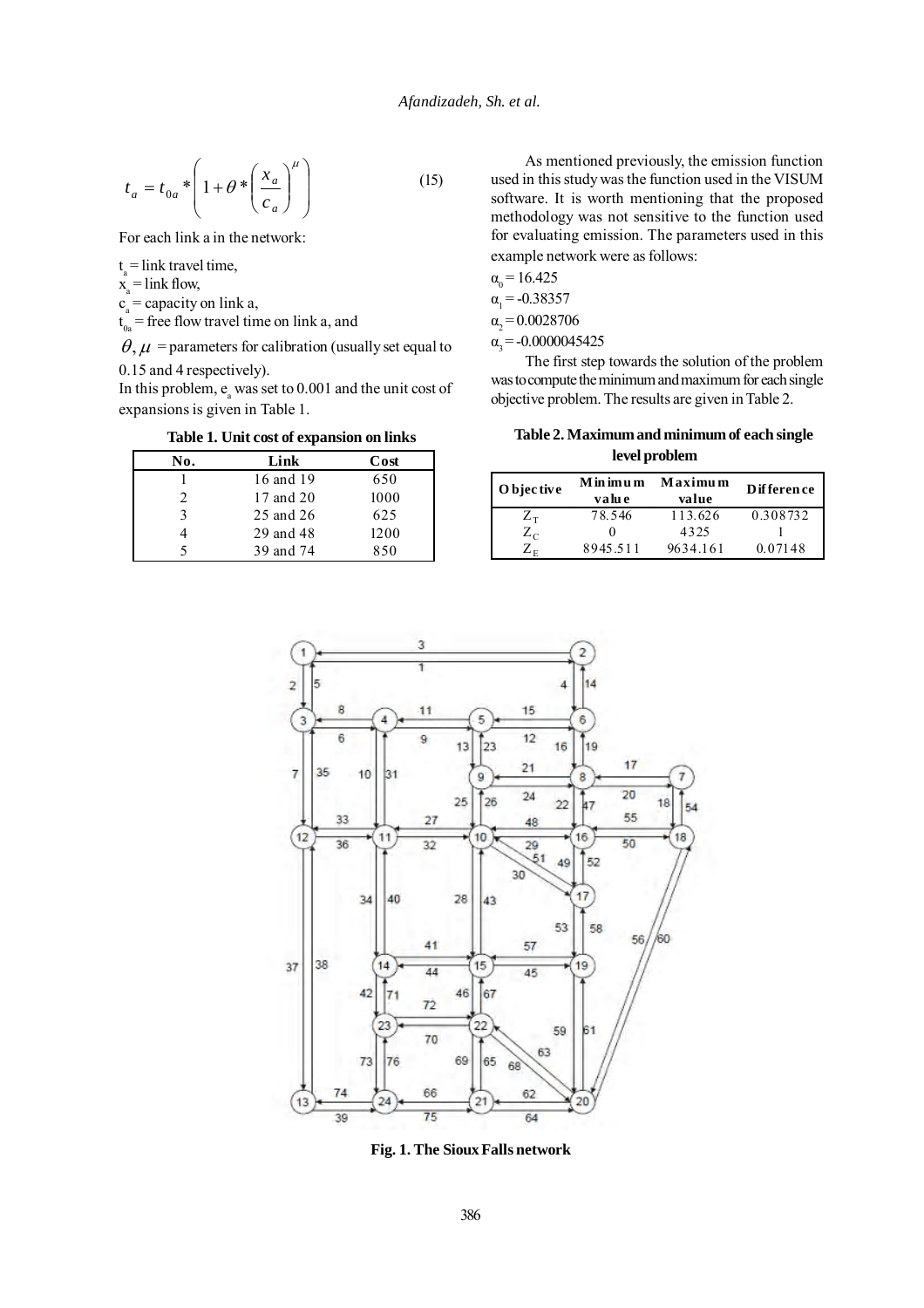| Weights     | Case 1 | Case 2 | Case 3                                                                | Case 4 |
|-------------|--------|--------|-----------------------------------------------------------------------|--------|
| $W_T$       | 0.25   | 0.25   | 0.5                                                                   | 0.33   |
| $W_C$       | 0.25   | 0.5    | 0.25                                                                  | 0.33   |
| $W_{\rm E}$ | 0.5    | 0.25   | 0.25                                                                  | 0.33   |
|             |        |        | Table 4. The capacity expansion of each candidate link in the network |        |
| Link        | Case 1 | Case 2 | Case 3                                                                | Case 4 |
| 6.8         | 24.91  | 17.071 | 24.067                                                                | 22.241 |
| 7.8         | 13.11  | 7.291  | 10.459                                                                | 9.824  |
| 8.6         | 24.91  | 17.071 | 24.067                                                                | 22.241 |
| 8.7         | 13.11  | 7.291  | 10.459                                                                | 9.824  |
| 9.10        | 18.838 | 9.274  | 16.286                                                                | 14.089 |
| 10.9        | 18.838 | 9.274  | 16.286                                                                | 14.089 |
| 10.16       | 25     | 18.723 | 24.972                                                                | 24.848 |
| 13.24       | 24.91  | 16.518 | 24.767                                                                | 22.829 |
| 16.10       | 25     | 18.723 | 24.972                                                                | 24.848 |
| 24.13       | 24.91  | 16.518 | 24.767                                                                | 22.829 |
|             | 1.2    |        |                                                                       |        |

**Table 3. The different weight factors used in this study**



**Fig. 2. The value of each part of objective function with respect to budget**



**Fig. 3. The value of each part of objective function in each weight condition**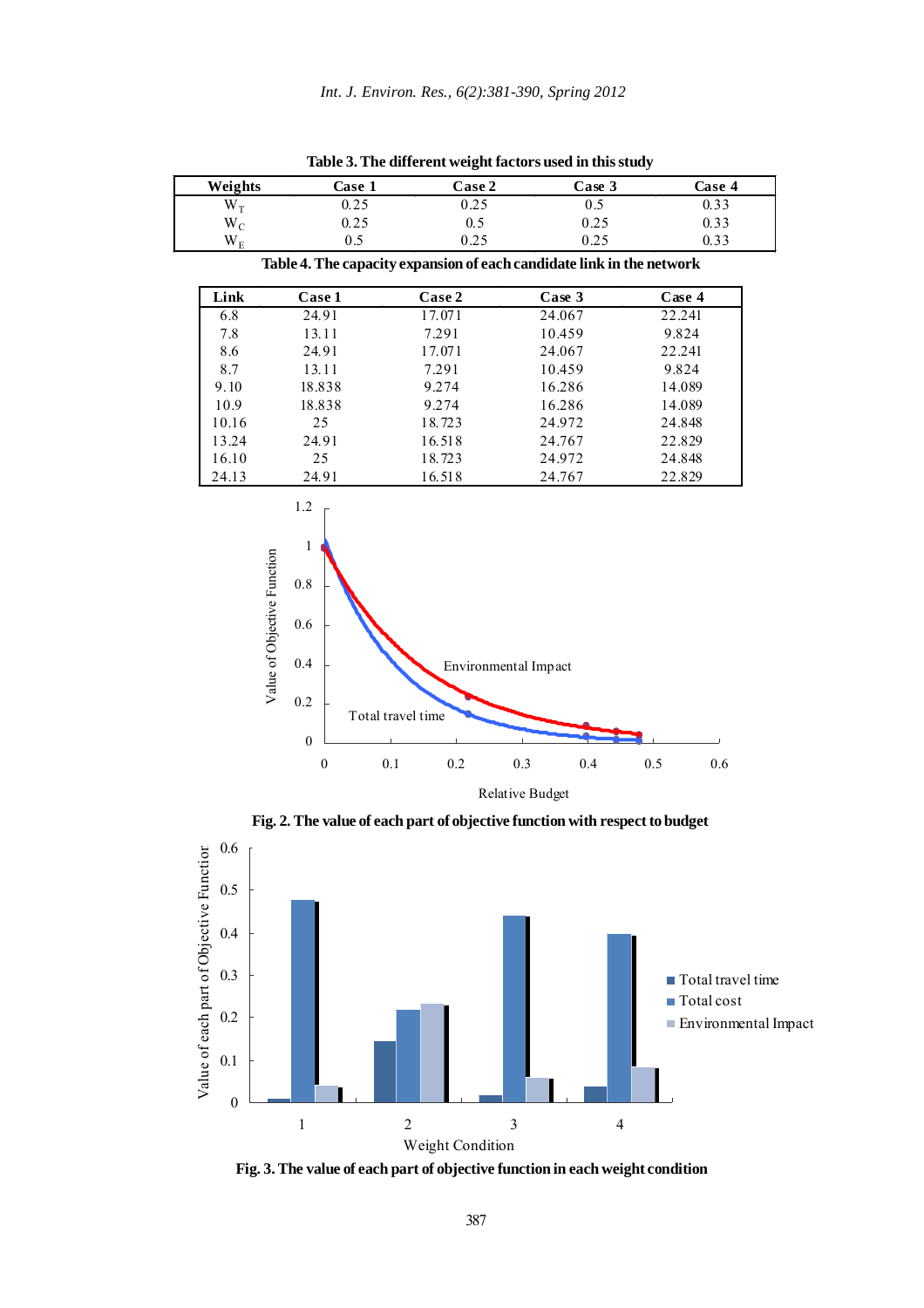

**Fig. 4. The convergence of different part of objective function in each weightingCombination**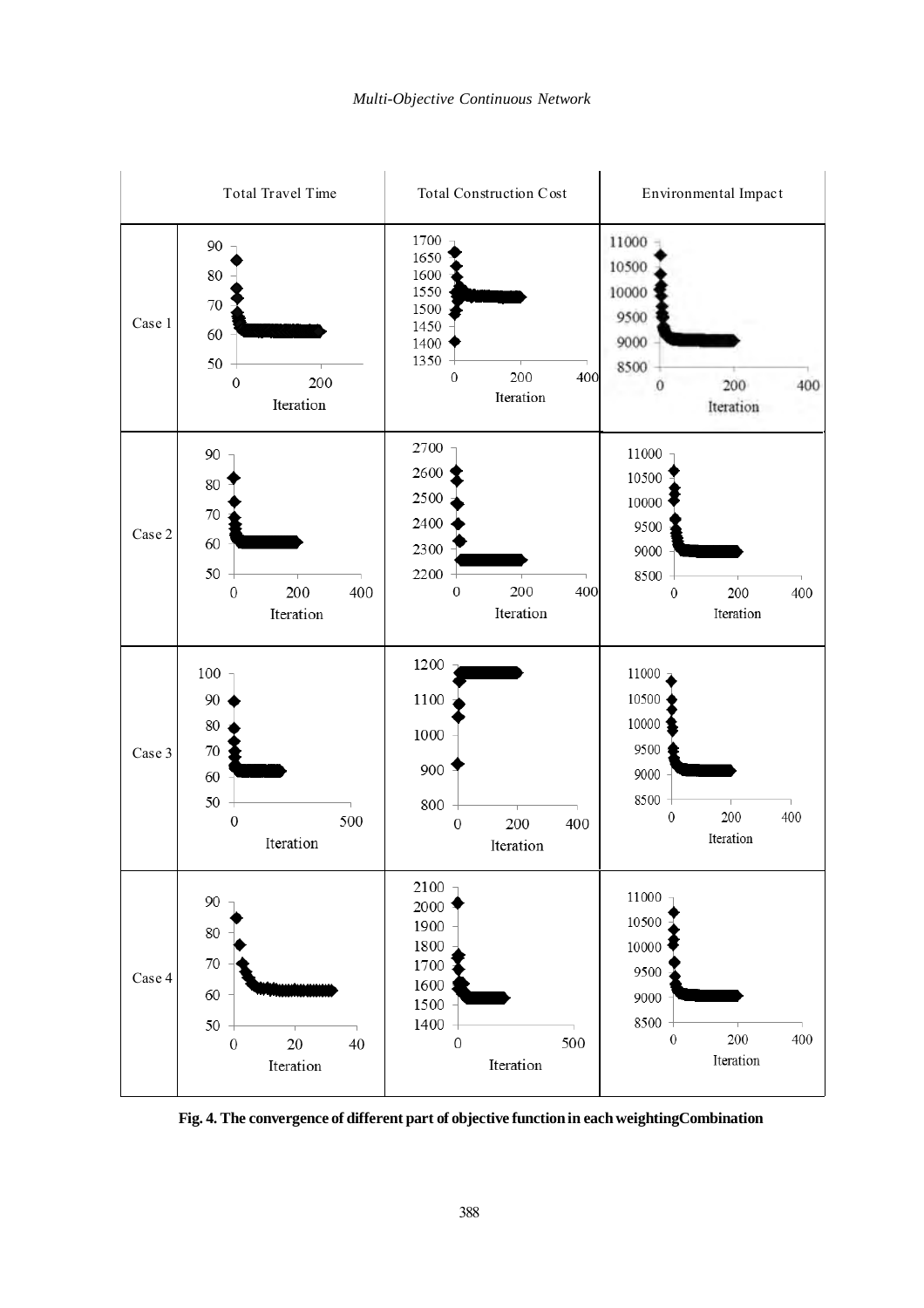The Solution methodology given in this paper was implemented in the GAMS software. Four different weighting conditions were used as presented in Table 3 in order to estimate the effect of different policies on the objective function.

With respect to Table 4, it could be seen that different weight combinations result in different link capacity improvement. These differences were substantial in some cases, which showed the importance of different policy decisions on capacity enhancement. For instance, the capacity expansion in case 1 for link 6.8 was equal to 24.91 while, in case 2, it was equal to 17.071.

These radical changes could be seen in other links as well. There is no clear-cut solution for obtaining the optimal weight in these multi-objective problems although methods such as the so-called Simple Average Weighting (SAW) or Analytic Hierarchical Process (AHP) could be used for obtaining an estimate of the weights.

Another measure which could be used for estimating the effectiveness of a given weight combination is the value of each part of objective function in problem (5) as shown in Fig. 2. In this fig. based on maximum possible budget level, budget has been calculated relatively.

Fig. 3 shows the value of each part of objective function in problem (5) in each weighting condition. As could be seen the relative change between weight condition 1 and 3 are insignificant which shows that a 7 percent increase in budget level doesn't substantially improve the travel time and environmental condition of the network.

The convergence of each part of objective function in each weighting combinations are given in Fig. 4. As could be seen in this fig the convergence in all the objectives is obtained in just a few iterations and increasing the number of iterations doesn't substantially improve the objective function further. This could be used as a measure of convergence of the algorithm and an indication of achievement of the optimal value.

### **CONCLUSION**

Capacity enhancement is one of the major issues in urban areas and Network Design Problem (NDP) deal with this important subject in transportation planning. The Continuous Network Design Problem (CNDP) has been traditionally formulated as a bi-level optimization problem. In this paper, the CNDP was modeled as a multi-objective linear bi-level optimization problem, and the problem was solved by a partial linearization scheme in order to easily calculate the sensitivity information of the lower level problem. The multiobjective master problem was converted to a single objective problem using weighted utility measures. These dimensionless utilities were tested for different weight combinations in order to show the effect of different policies and decisions on different objective values. It was shown that the proposed methodology was efficient for implementing realistic size networks. Inclusion of the vehicular emission to the objective function could be mentioned as another innovation of this paper. The implementation of the proposed method or a meta-heuristic method to a real size large network could be considered for future research.

#### **REFRENCES**

Afandizadeh, Sh. and Taromi, R., (2006). Selecting an optimum configuration of urban one-way and two-way street using genetic algorithm. International journal of civil engineering, **7 (3),** 244-259.

Afandizadeh, Sh., Yadak, M. and Kalantari, N., (2011). Simultaneous Determination of optimal toll locations and toll level in cordon-based configuration pricing problem. International journal of civil engineering, **9 (1),** 33-40.

Jahangiri, A., Afandizadeh, Sh. and Kalantari, N., (2011). The Optimization of Traffic Signal Timing for Emergency Evacuation using the Simulated Annealing Algorithm. Journal of Transport, **26 (2),** 133-140.

Billheimer, J. W. and Gray, P., (1973). Network design with fixed and variable cost elements. Journal of Transportation Science, **7,** 49–74.

Boyce, D. E., Farhi, A. and Weischedel, R., (1973). Optimal network design problem: A branch and bound algorithm. Journal of Environment and Planning, **5,** 519–533.

Boyce, E. D. and Janson, B. N., (1980). A discrete transportation network design problem with combined trip distribution and assignment. Journal of Transportation Research-Part B, **14,** 147–154.

Cantarella, G. E., Pavone, G. and Vitetta, A., (2002). Heuristics for the network design problem. (Paper presented at the 13th Mini Euro Conference, Bari, Italy).

Chen, M., Sul Alfa, A., (1991). A network design algorithm using a stochastic incremental traffic assignment approach. Transportation Science **25,** 215–224.

Dantzig, G.B., Maier, S.F., Harvey, R.P., Lansdowne, Z.F., Robinson, D.W., (1979). Formulating and solving the network design problem by decomposition. Transportation Research Part B **13,** 5–17.

Friesz, T.L., Cho, H.J., Mehta, N.J., Tobin, R.L., Anadalingam, G., (1992). A simulated annealing approach to the network design problem with variational inequality constraints. Transportation Science **26 (1),** 18–26.

Gao, Z., Wu, J. and Sun, H., (2005). Solution algorithm for the bi-level discrete network design problem. Journal of Transportation Research-Part B, **39,** 479–495.